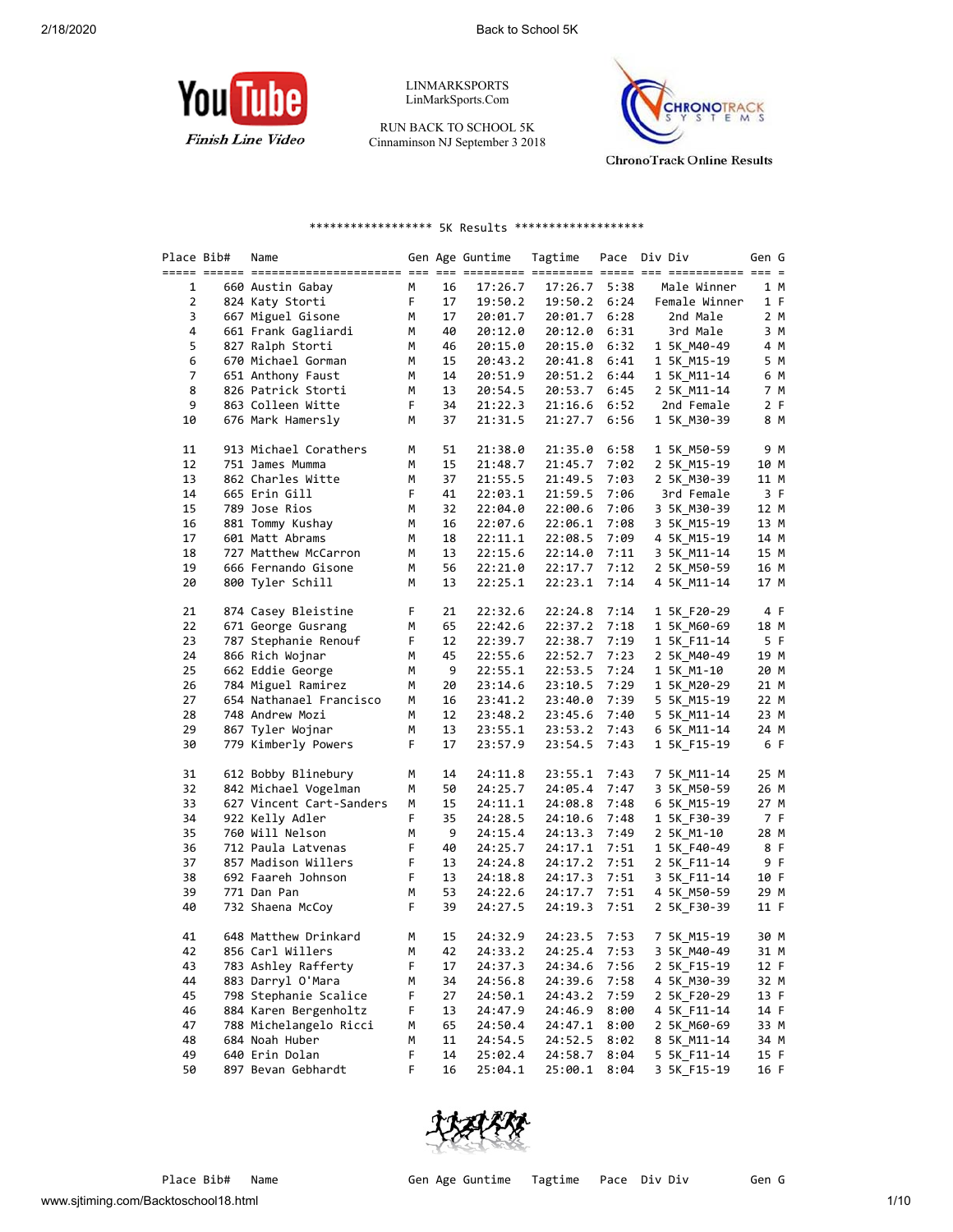|     | ===== ====== |                         |    |     |         |              |      |              |      |
|-----|--------------|-------------------------|----|-----|---------|--------------|------|--------------|------|
| 51  |              | 882 Doug Campbell       | М  | 76  | 25:14.9 | 25:07.3      | 8:07 | 1 5K M70+    | 35 M |
| 52  |              | 813 Sara Sherlock       | F. | 12  | 25:10.0 | 25:09.1      | 8:07 | 6 5K F11-14  | 17 F |
| 53  |              | 880 Matthew Watkins     | М  | 38  | 25:15.5 | 25:12.9      | 8:09 | 5 5K M30-39  | 36 M |
| 54  |              | 776 Kc Phillips         | F  | 62  | 25:24.4 | 25:13.3      | 8:09 |              | 18 F |
| 55  |              | 650 Madelynn Duffield   | F  | 15  | 25:19.9 | 25:15.9      | 8:09 | 4 5K F15-19  | 19 F |
| 56  |              | 630 Dean Clark          | M  | 13  | 25:19.4 | 25:17.2      | 8:10 | 9 5K M11-14  | 37 M |
| 57  |              | 879 Richard Kushay      | м  | 51  | 25:37.0 | 25:28.6      | 8:14 | 5 5K M50-59  | 38 M |
| 58  |              | 699 Bill Kettelberger   | M  | 55  | 25:47.5 | 25:31.3      | 8:14 | 6 5K M50-59  | 39 M |
| 59  |              | 838 Jennifer Tole       | F  | 34  | 25:55.1 | 25:36.4      | 8:16 | 3 5K F30-39  | 20 F |
| 60  |              | 869 Katie Zera          | F. | 35  | 25:45.8 | 25:38.6      | 8:17 | 4 5K F30-39  | 21 F |
|     |              |                         |    |     |         |              |      |              |      |
| 61  |              | 643 Annemarie Donachie  | F  | 16  | 25:42.6 | 25:38.9      | 8:17 | 5 5K F15-19  | 22 F |
| 62  |              | 845 Jennifer Waldhauser | F  | 44  | 26:02.8 | 25:53.6      | 8:22 | 2 5K F40-49  | 23 F |
| 63  |              | 678 Stacianne Harris    | F  | 43  | 26:03.0 | 25:53.8      | 8:22 | 3 5K F40-49  | 24 F |
| 64  |              | 669 Mary Gomez          | F  | 25  | 26:15.6 | 25:57.5      | 8:23 | 3 5K F20-29  | 25 F |
| 65  |              | 775 Morgan Pellegrino   | F  | 27  | 26:13.3 | 25:58.6      | 8:23 | 4 5K F20-29  | 26 F |
| 66  |              | 664 Brendan Gill        | M  | 11  | 26:08.5 | 25:59.4      | 8:23 | 10 5K M11-14 | 40 M |
| 67  |              | 858 Mason Williams      | м  | 14  | 26:15.8 | 26:14.2      | 8:28 | 11 5K M11-14 | 41 M |
| 68  |              | 886 Elizabeth Rocco     | F. | 13  | 26:22.7 | 26:15.4 8:29 |      | 7 5K F11-14  | 27 F |
| 69  |              | 690 Brayden Hymanson    | М  | - 9 | 26:19.3 | 26:17.3      | 8:29 | 3 5K M1-10   | 42 M |
| 70  |              | 621 Aedan Burk          | M  | 10  | 26:19.6 | 26:18.1      | 8:30 | 4 5K_M1-10   | 43 M |
|     |              |                         |    |     |         |              |      |              |      |
| 71  |              | 724 Lisa Mariani        | F  | 26  | 26:28.1 | 26:21.4      | 8:31 | 5 5K F20-29  | 28 F |
| 72  |              | 616 Patti Bonnette      | F  | 35  | 26:38.5 | 26:24.4      | 8:32 | 5 5K F30-39  | 29 F |
| 73  |              | 636 Rebecca Depersia    | F  | 42  | 26:55.8 | 26:31.2      | 8:34 | 4 5K F40-49  | 30 F |
| 74  |              | 901 Christine Wagner    | F  | 33  | 26:52.3 | 26:36.5      | 8:35 | 6 5K F30-39  | 31 F |
| 75  |              | 852 William Weimer      | M  | 31  | 26:45.2 | 26:38.5      | 8:36 | 6 5K M30-39  | 44 M |
| 76  |              | 663 Jeremy George       | M  | - 8 | 26:48.1 | 26:46.6      | 8:39 | 5 5K M1-10   | 45 M |
| 77  |              | 823 Eileen Storti       | F  | 50  | 26:55.1 | 26:47.5      | 8:39 | 1 5K F50-59  | 32 F |
| 78  |              | 649 Joseph Duffield     | М  | 48  | 27:05.7 | 26:55.3      | 8:42 | 4 5K M40-49  | 46 M |
| 79  |              | 714 Michelle Lehman     | F  | 43  | 26:58.4 | 26:58.4      | 8:43 | 5 5K F40-49  | 33 F |
| 80  |              | 704 Brendan Krauss      | M  | 10  | 27:17.6 | 26:59.5      | 8:43 | 6 5K_M1-10   | 47 M |
|     |              |                         |    |     |         |              |      |              |      |
| 81  |              | 916 Michael Pettola     | M  | 55  | 27:22.2 | 27:12.9      | 8:47 | 7 5K M50-59  | 48 M |
| 82  |              | 803 Jenna Secouler      | F  | 19  | 27:30.1 | 27:23.9      | 8:51 | 6 5K F15-19  | 34 F |
| 83  |              | 807 Stephanie Segrest   | F. | 41  | 27:34.7 | 27:24.1      | 8:51 | 6 5K F40-49  | 35 F |
| 84  |              | 694 Philip Karsch       | М  | 71  | 27:48.5 | 27:28.5      | 8:52 | 2 5K M70+    | 49 M |
| 85  |              | 647 Terry Doyle         | M  | 56  | 28:36.5 | 27:33.4      | 8:54 | 8 5K M50-59  | 50 M |
| 86  |              | 825 Kevin Storti        | M  | 13  | 27:39.7 | 27:38.8      | 8:56 | 12 5K M11-14 | 51 M |
| 87  |              | 637 Gracia Di Stefano   | F  | 15  | 27:42.9 | 27:41.2      | 8:56 | 7 5K F15-19  | 36 F |
| 88  |              | 847 Chris Warwick       | М  | 38  | 27:57.4 | 27:46.4 8:58 |      | 7 5K M30-39  | 52 M |
| 89  |              | 735 Jamie McNamara      | F  | 39  | 28:36.4 | 27:47.6      | 8:58 | 7 5K F30-39  | 37 F |
| 90  |              | 652 Teresa Faust        | F. | 17  | 27:56.8 | 27:54.0      | 9:00 | 8 5K F15-19  | 38 F |
|     |              |                         |    |     |         |              |      |              |      |
| 91  |              | 700 Bridget Killen      | F  | 28  | 28:18.7 | 28:05.5      | 9:04 | 6 5K F20-29  | 39 F |
| 92  |              | 850 Nolen Warwick       | м  | 14  | 28:39.8 | 28:13.4      | 9:07 | 13 5K M11-14 | 53 M |
| 93  |              | 914 Suzanne Rittenhouse | F  | 59  | 28:26.5 | 28:16.7      | 9:08 | 2 5K F50-59  | 40 F |
| 94  |              | 831 Lori Tellechea      | F  | 49  | 28:24.1 | 28:19.1      | 9:09 | 7 5K F40-49  | 41 F |
| 95  |              | 762 Garth Nielsen       | M  | 49  | 28:31.6 | 28:20.6      | 9:09 | 5 5K M40-49  | 54 M |
| 96  |              | 832 Nicole Tellechea    | F  | 12  | 28:44.1 | 28:42.2      | 9:16 | 8 5K F11-14  | 42 F |
| 97  |              | 878 Aaron Pettola       | M  | 28  | 29:02.2 | 28:52.5      | 9:19 | 2 5K M20-29  | 55 M |
| 98  |              | 725 Mike Martyn         | М  | 48  | 29:16.3 | 28:58.7      | 9:21 | 6 5K M40-49  | 56 M |
| 99  |              | 908 Eva Barbich         | F  | 11  | 29:31.0 | 29:19.0      | 9:28 | 9 5K F11-14  | 43 F |
| 100 |              | 906 Brent Barbich       | M  | 40  | 29:31.1 | 29:19.2      | 9:28 | 7 5K M40-49  | 57 M |
|     |              |                         |    |     |         |              |      |              |      |



| Place Bib# | Name                   | Gen Age Guntime |    | Tagtime | Pace          | Div Div |  | Gen G        |      |  |
|------------|------------------------|-----------------|----|---------|---------------|---------|--|--------------|------|--|
|            |                        |                 |    |         | ----          |         |  |              |      |  |
| 101        | 642 Andrew Donachie    | м               | 18 | 29:38.7 | 29:32.2 9:32  |         |  | 8 5K M15-19  | 58 M |  |
| 102        | 799 Kursten Schill     | F.              | 17 | 30:01.3 | 29:48.6       | 9:37    |  | 9 5K F15-19  | 44 F |  |
| 103        | 765 Melissa Olson      | F.              | 34 | 30:00.9 | 29:48.8       | 9:37    |  | 8 5K F30-39  | 45 F |  |
| 104        | 645 Michelle Dore      | F.              | 46 | 30:32.3 | 30:17.3       | 9:47    |  | 8 5K F40-49  | 46 F |  |
| 105        | 606 Alan Bacho         | м               | 27 | 30:34.4 | 30:20.9       | 9:48    |  | 3 5K M20-29  | 59 M |  |
| 106        | 761 Charlie Nemeth     | М               | 16 | 30:44.1 | 30:43.2 9:55  |         |  | 9 5K M15-19  | 60 M |  |
| 107        | 641 Rosemary Dolan     | F.              | 29 | 30:56.3 | 30:49.0       | 9:57    |  | 7 5K F20-29  | 47 F |  |
| 108        | 644 Elizabeth Donachie | F.              | 13 | 30:56.7 | 30:49.2       | 9:57    |  | 10 5K F11-14 | 48 F |  |
| 109        | 835 Lawrence Thress    | М               | 34 | 31:03.4 | 30:51.0 9:58  |         |  | 8 5K M30-39  | 61 M |  |
| 110        | 709 Caitlin Latko      | F.              | 32 | 31:07.5 | 30:57.0 10:00 |         |  | 9 5K F30-39  | 49 F |  |
|            |                        |                 |    |         |               |         |  |              |      |  |
| 111        | 828 Gary Sullivan      | м               | 42 | 31:00.9 | 31:00.9 10:01 |         |  | 8 5K M40-49  | 62 M |  |
| 112        | 793 Robert Ruggieri    | M               | 57 | 31:11.3 | 31:05.0 10:02 |         |  | 9 5K M50-59  | 63 M |  |
| 113        | 682 Kiersten Huber     | F.              | 8  | 31:10.3 | 31:08.6 10:03 |         |  | 1 5K F1-10   | 50 F |  |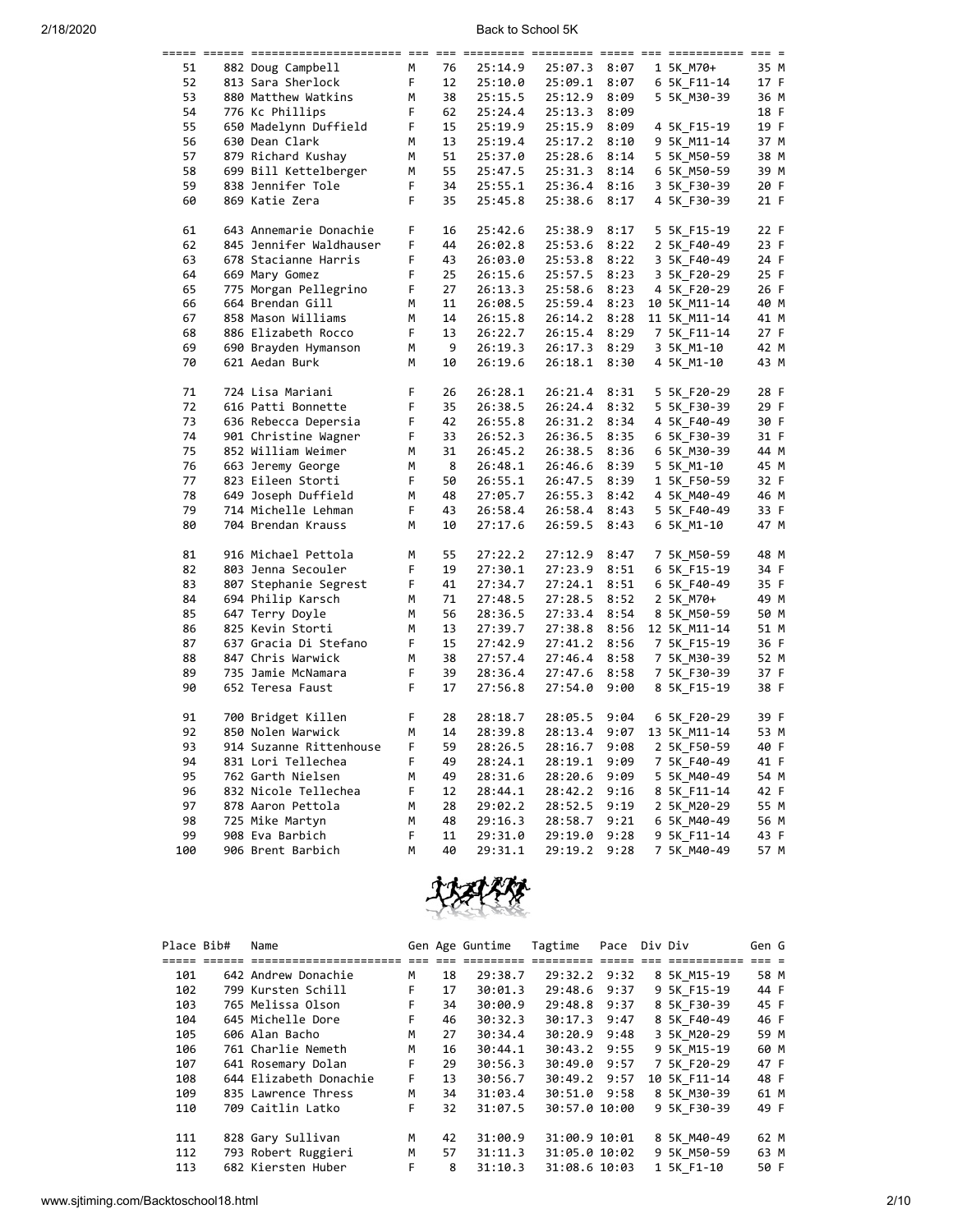| 114 | 655 Connor Fudala      | м  | 7                 | 31:36.4 | 31:31.3 10:11 | 7 5K M1-10   | 64 M |
|-----|------------------------|----|-------------------|---------|---------------|--------------|------|
|     |                        |    |                   |         |               |              |      |
| 115 | 656 Danielle Fudala    | F. | 36                | 31:36.2 | 31:31.7 10:11 | 10 5K F30-39 | 51 F |
| 116 | 923 Larry Walker       | M  | 57                | 31:40.0 | 31:31.8 10:11 | 10 5K M50-59 | 65 M |
| 117 | 822 Steven Stillwell   | M  | 42                | 31:52.2 | 31:32.4 10:11 | 9 5K M40-49  | 66 M |
| 118 | 909 Melina Massi       | F  | 26                | 31:49.7 | 31:32.6 10:11 | 8 5K_F20-29  | 52 F |
| 119 | 758 Lauren Neidert     | F  | 43                | 31:44.1 | 31:33.2 10:11 | 9 5K F40-49  | 53 F |
| 120 | 814 Dennis Simms       | M  | 43                | 31:44.4 | 31:33.3 10:11 | 10 5K M40-49 | 67 M |
|     |                        |    |                   |         |               |              |      |
| 121 | 896 Chloe Adams        | F  | 10                | 31:55.9 | 31:40.5 10:14 | 2 5K F1-10   | 54 F |
| 122 | 796 Katie Salvo        | F  | 38                | 32:01.6 | 31:40.6 10:14 | 11 5K F30-39 | 55 F |
| 123 | 604 Jillian Appleby    | F  | 37                | 32:07.8 | 31:53.9 10:18 | 12 5K F30-39 | 56 F |
| 124 | 605 Jim Appleby        | M  | 39                | 32:08.1 | 31:54.1 10:18 | 9 5K M30-39  | 68 M |
| 125 | 620 Robert Brow        | M  | 41                | 32:18.8 | 31:56.6 10:19 | 11 5K_M40-49 | 69 M |
| 126 | 693 Adrian Karsch      | M  | 73                | 32:18.9 | 31:58.9 10:19 | 3 5K M70+    | 70 M |
| 127 | 689 Tim Hurley         | M  | 32                | 32:44.4 | 32:14.2 10:24 | 10 5K_M30-39 | 71 M |
| 128 | 688 Kaitlin Hurley     | F. | 33                | 32:44.2 | 32:14.3 10:24 | 13 5K F30-39 | 57 F |
| 129 | 864 Jessica Wojnar     | F. | $12 \overline{ }$ | 32:31.8 | 32:27.9 10:29 | 11 5K F11-14 | 58 F |
| 130 | 810 Arianna Sherlock   | F  | 34                | 32:47.1 | 32:35.5 10:31 | 14 5K F30-39 | 59 F |
| 131 | 902 Gary Stefanoni     | М  | 66                | 32:47.5 | 32:35.7 10:31 | 3 5K M60-69  | 72 M |
| 132 | 910 Jaime Whalen       | F  | 42                | 33:18.5 | 32:56.5 10:38 | 10 5K F40-49 | 60 F |
| 133 | 614 Robert Blinebury   | M  | 41                | 33:22.4 | 33:05.7 10:41 | 12 5K M40-49 | 73 M |
| 134 | 679 Elizabeth Henry    | F  | 31                | 33:26.2 | 33:16.7 10:45 | 15 5K F30-39 | 61 F |
| 135 | 785 Beth Renouf        | F. | 41                | 33:42.5 | 33:21.5 10:46 | 11 5K F40-49 | 62 F |
| 136 | 685 Oliver Huber       | M  | - 8               | 33:49.1 | 33:43.1 10:53 | 8 5K M1-10   | 74 M |
| 137 | 774 Anna Paszkiewicz   | F  | 11                | 33:54.4 | 33:50.0 10:55 | 12 5K F11-14 | 63 F |
| 138 | 687 Walter Huber       | М  | - 0               | 33:58.7 |               |              | 75 M |
| 139 | 834 Kimberly Thress    | F  | 33                | 34:14.3 | 33:53.0 10:56 | 16 5K F30-39 | 64 F |
|     |                        | F  | 49                |         | 34:00.9 10:59 |              |      |
| 140 | 926 Andrea Begley      |    |                   | 34:34.9 | 34:14.5 11:03 | 12 5K F40-49 | 65 F |
| 141 | 780 Bobby Preston      | м  | 11                | 34:41.5 | 34:23.6 11:06 | 14 5K M11-14 | 76 M |
| 142 | 611 Jacob Bezila       | M  | 11                | 34:42.4 | 34:33.6 11:09 | 15 5K M11-14 | 77 M |
| 143 | 668 Dylan Gomes        | M  | 12 <sup>2</sup>   | 35:18.1 | 34:51.8 11:15 | 16 5K M11-14 | 78 M |
| 144 | 817 Sarah Slack        | F  | 34                | 35:34.5 | 35:07.7 11:20 | 17 5K F30-39 | 66 F |
| 145 | 849 Erin Warwick       | F  | 34                | 35:17.9 | 35:07.8 11:20 | 18 5K F30-39 | 67 F |
| 146 | 624 Matthew Cannon     | M  | 62                | 35:33.0 | 35:10.0 11:21 | 4 5K M60-69  | 79 M |
| 147 | 837 Kathryn Tipton     | F  | 47                | 35:40.3 | 35:21.2 11:25 | 13 5K F40-49 | 68 F |
| 148 | 892 Tara Malanga       | F  | 30                | 36:19.3 | 36:00.6 11:37 | 19 5K F30-39 | 69 F |
| 149 | 911 Nicholas Scardino  | M  | 51                | 36:27.6 | 36:05.6 11:39 | 11 5K M50-59 | 80 M |
| 150 | 915 Robert Rittenhouse | м  | 59                | 36:29.9 | 36:15.5 11:42 | 12 5K M50-59 | 81 M |



| Place Bib# | Name                                                                                               |                 |                | Gen Age Guntime | Tagtime Pace  |  | Div Div      | Gen G |  |
|------------|----------------------------------------------------------------------------------------------------|-----------------|----------------|-----------------|---------------|--|--------------|-------|--|
|            | <u>stice cooler coolocalizationsclaves als six colocales coolocale cool and coolocalizat als c</u> |                 |                |                 |               |  |              |       |  |
| 151        | 905 Marie Barbich                                                                                  | F.              | 48             | 36:36.2         | 36:22.4 11:44 |  | 14 5K F40-49 | 70 F  |  |
| 152        | 907 Jake Barbich                                                                                   | M               | 9              | 36:36.0         | 36:23.6 11:45 |  | 9 5K M1-10   | 82 M  |  |
| 153        | 821 Dawn Stillwell                                                                                 | F.              | 44             | 36:53.2         | 36:34.5 11:48 |  | 15 5K F40-49 | 71 F  |  |
| 154        | 833 John Thomas                                                                                    | M               | 70             | 37:02.3         | 36:39.5 11:50 |  | 4 5K M70+    | 83 M  |  |
| 155        | 861 Jackie Winters                                                                                 | F.              | 40             | 37:12.9         | 36:39.5 11:50 |  | 16 5K F40-49 | 72 F  |  |
| 156        | 607 Lyn Barr                                                                                       | F.              | 46             | 37:12.9         | 36:39.7 11:50 |  | 17 5K F40-49 | 73 F  |  |
| 157        | 659 Gregory Furman                                                                                 | M               | 26             | 37:09.1         | 36:49.7 11:53 |  | 4 5K M20-29  | 84 M  |  |
| 158        | 830 Annette Tedrick                                                                                | F.              | 57             | 37:09.8         | 36:50.3 11:53 |  | 3 5K F50-59  | 74 F  |  |
| 159        | 653 Abram Francisco                                                                                | M               | 10             | 38:42.4         | 38:39.6 12:29 |  | 10 5K M1-10  | 85 M  |  |
| 160        | 918 Ken Bradshaw                                                                                   | M               | 43             | 39:22.2         | 39:07.8 12:38 |  | 13 5K M40-49 | 86 M  |  |
|            |                                                                                                    |                 |                |                 |               |  |              |       |  |
| 161        | 777 Eugene Piccola                                                                                 | М               | 48             | 39:52.7         | 39:38.6 12:48 |  | 14 5K M40-49 | 87 M  |  |
| 162        | 792 Olivia Ruggieri                                                                                | F.              | 10             | 39:46.2         | 39:40.6 12:48 |  | 3 5K F1-10   | 75 F  |  |
| 163        | 794 Trish Ruggieri                                                                                 | F.              | 49             | 39:48.3         | 39:42.3 12:49 |  | 18 5K F40-49 | 76 F  |  |
| 164        | 613 Rachel Blinebury                                                                               | F.              | 11             | 40:00.1         | 39:43.1 12:49 |  | 13 5K F11-14 | 77 F  |  |
| 165        | 840 Caryn Vadseth                                                                                  | F.              | 43             | 41:16.7         | 41:01.6 13:15 |  | 19 5K F40-49 | 78 F  |  |
| 166        | 839 Mary Touch                                                                                     | F.              | 35             | 41:16.9         | 41:01.9 13:15 |  | 20 5K F30-39 | 79 F  |  |
| 167        | 695 Andrew Kenney                                                                                  | M               | 8              | 41:50.0         | 41:45.5 13:29 |  | 11 5K M1-10  | 88 M  |  |
| 168        | 623 Bridget Byrne                                                                                  | F.              | 28             | 42:12.4         | 41:46.4 13:29 |  | 9 5K F20-29  | 80 F  |  |
| 169        | 697 Joelle Kenney                                                                                  | F.              | 37             | 41:53.1         | 41:48.0 13:29 |  | 21 5K F30-39 | 81 F  |  |
| 170        | 875 Brian Sharpe                                                                                   | M               | 34             | 42:28.9         | 42:00.2 13:33 |  | 11 5K M30-39 | 89 M  |  |
|            |                                                                                                    |                 |                |                 |               |  |              |       |  |
| 171        | 877 Claire Sharpe                                                                                  | F.              | 9              | 42:28.4         | 42:00.6 13:34 |  | 4 5K F1-10   | 82 F  |  |
| 172        | 729 MacKenzie McCormick                                                                            | F <sub>11</sub> | 5 <sub>1</sub> | 42:29.1         | 42:01.0 13:34 |  | 5 5K F1-10   | 83 F  |  |
| 173        | 728 Emma McCormick                                                                                 | F.              | $\overline{7}$ | 42:28.9         | 42:01.2 13:34 |  | 6 5K F1-10   | 84 F  |  |
| 174        | 903 Stephanie McCormick                                                                            | F.              | 30             | 42:33.3         | 42:03.6 13:35 |  | 22 5K F30-39 | 85 F  |  |
| 175        | 876 Elizabeth Sharpe                                                                               | F.              | 34             | 42:32.4         | 42:03.8 13:35 |  | 23 5K F30-39 | 86 F  |  |
| 176        | 904 Ryan McCormick                                                                                 | M               | 32             | 42:35.1         | 42:05.7 13:35 |  | 12 5K M30-39 | 90 M  |  |
| 177        | 705 Kieran Krauss                                                                                  | M               | 10             | 42:26.9         | 42:08.4 13:36 |  | 12 5K M1-10  | 91 M  |  |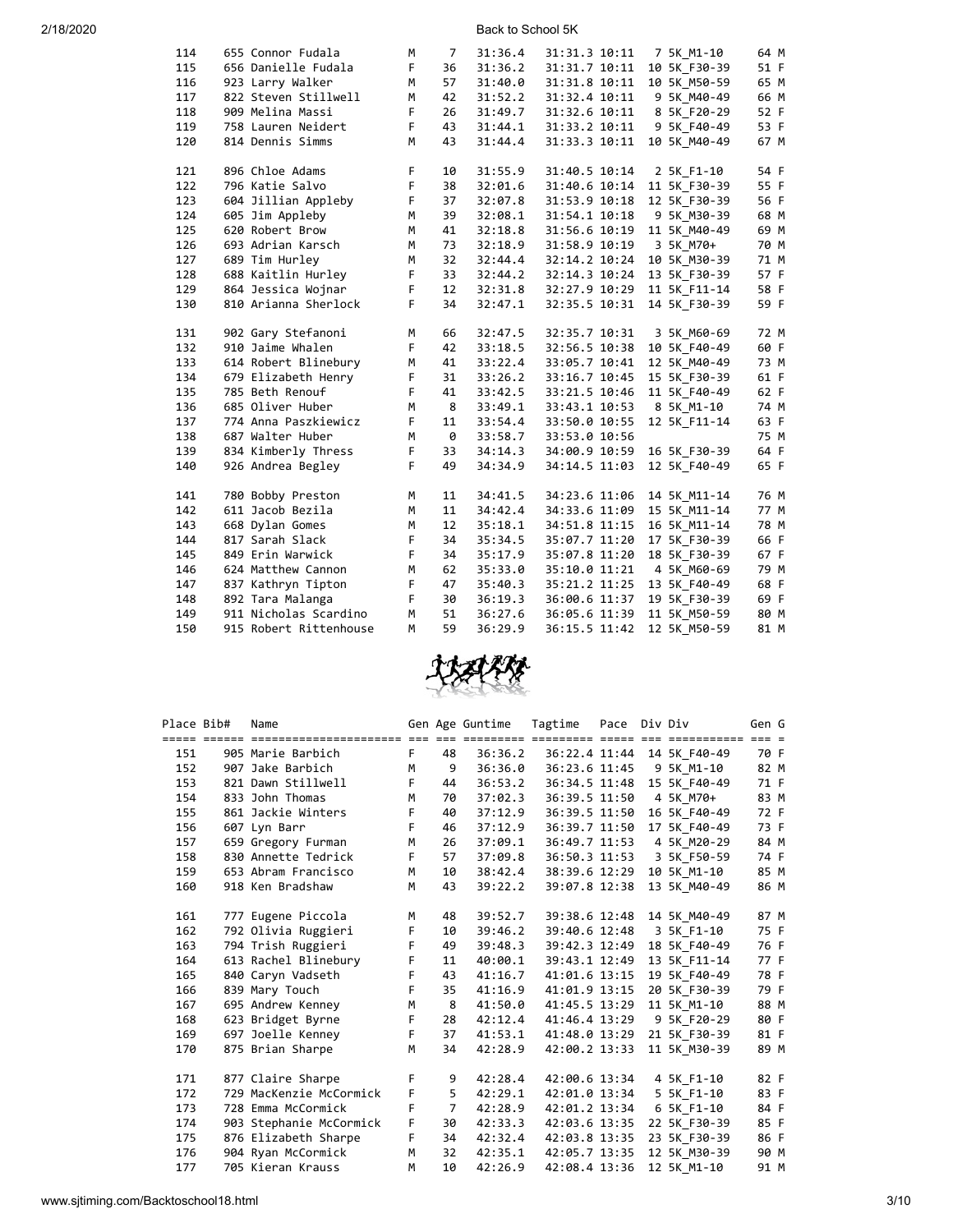| 178 | 646 Jerry Doyle       | М  | 60 | 43:02.5 | 42:09.2 13:36                | 5 5K M60-69  | 92 M |
|-----|-----------------------|----|----|---------|------------------------------|--------------|------|
| 179 | 707 Kristin Krauss    | F. | 50 | 42:27.8 | 42:09.5 13:36                | 4 5K F50-59  | 87 F |
| 180 | 723 Cindy Mariani     | F  | 55 | 42:40.8 | 42:25.1 13:41                | 5 5K F50-59  | 88 F |
|     |                       |    |    |         |                              |              |      |
| 181 | 844 Kimberly Volpe    | F. | 55 | 42:50.9 | 42:40.6 13:46                | 6 5K F50-59  | 89 F |
| 182 | 873 Nicole Quail      | F  | 37 | 43:03.6 | 42:57.1 13:52                | 24 5K F30-39 | 90 F |
| 183 | 722 Elizabeth Marenco | F. | 34 | 43:16.5 | 43:02.9 13:54                | 25 5K F30-39 | 91 F |
| 184 | 766 Norman Ostroff    | M  | 72 | 43:39.5 | 43:17.1 13:58                | 5 5K M70+    | 93 M |
| 185 | 742 Abigail Moore     | F. | 15 | 43:42.4 | 43:29.7 14:02                | 10 5K F15-19 | 92 F |
| 186 | 632 Shannon Clark     | F. | 16 | 45:02.9 | 44:47.1 14:27                | 11 5K F15-19 | 93 F |
| 187 | 736 Rosanna Mendez    | F. | 6  | 45:04.3 | 44:48.4 14:28                | 7 5K F1-10   | 94 F |
| 188 | 890 Sandra Drach      | F  | 55 | 47:09.6 | 46:52.4 15:08                | 7 5K F50-59  | 95 F |
| 189 | 889 Colleen Drach     | F  | 40 | 47:10.0 | 46:52.5 15:08                | 20 5K F40-49 | 96 F |
| 190 | 743 Christopher Moore | M  | 46 | 47:48.7 | 47:23.2 15:18                | 15 5K M40-49 | 94 M |
|     |                       |    |    |         |                              |              |      |
| 191 | 745 William Moore     | M  | 70 | 47:48.7 | 47:23.5 15:18                | 6 5K M70+    | 95 M |
| 192 | 631 Kate Clark        | F. | 48 | 48:33.0 | 48:16.5 15:35                | 21 5K F40-49 | 97 F |
| 193 | 778 Joe Powell        | M  | 71 | 58:02.0 | 57:31.1 18:34                | 7 5K M70+    | 96 M |
| 194 | 739 Peter Miller      | М  |    |         | 45 1:01:16.1 1:01:16.1 19:46 | 16 5K M40-49 | 97 M |
|     |                       |    |    |         |                              |              |      |



Award Listings

# OVERALL WINNERS SORTED BY GUN TIME

### TOP 3 MALE FINISHERS

| Place Bib#   | Name                |  | G Ag City       |     | St Tagtime Guntime |       |
|--------------|---------------------|--|-----------------|-----|--------------------|-------|
|              |                     |  |                 |     |                    |       |
| $\mathbf{1}$ | 660 Austin Gabay    |  | M 16 RIVERTON   | NJ  | 17:27              | 17:27 |
| 2            | 667 Miguel Gisone   |  | M 17 PALMYRA    | NJ  | 20:02              | 20:02 |
| 3            | 661 Frank Gagliardi |  | M 40 WARRINGTON | PА  | 20:12              | 20:12 |
| 4            | 827 Ralph Storti    |  | M 46 RIVERTON   | N J | 20:15              | 20:15 |
| 5.           | 670 Michael Gorman  |  | M 15 RIVERTON   | N J | 20:42              | 20:44 |

## TOP 3 FEMALE FINISHERS

| Place Bib#    | Name                 |  | G Ag City       |     | St Tagtime Guntime |       |
|---------------|----------------------|--|-----------------|-----|--------------------|-------|
|               |                      |  |                 |     |                    |       |
| $\mathbf{1}$  | 824 Katy Storti      |  | F 17 RIVERTON   | NJ. | 19:51              | 19:51 |
| $\mathcal{P}$ | 863 Colleen Witte    |  | F 34 RIVERSIDE  | NJ. | 21:17              | 21:23 |
| 3             | 665 Erin Gill        |  | F 41 MOORESTOWN | N J | 22:00              | 22:04 |
| 4             | 874 Casey Bleistine  |  | F 21 RIVERTON   | N J | 22:25              | 22:33 |
| 5.            | 787 Stephanie Renouf |  | F 12 RIVERTON   | NJ. | 22:39              | 22:40 |



## TEAM WINNERS SORTED BY TAG TIME

## FAMILY/FRIEND TEAMS

| 1. 1:02:49.9 STORTI                            |     |            |                      |   |      | 20:56.7  |
|------------------------------------------------|-----|------------|----------------------|---|------|----------|
| 1                                              |     | 19:50.2    | 824 Katy Storti      | F |      |          |
| 2                                              |     | 20:51.2    | 651 Anthony Faust    |   | M 14 |          |
| 3                                              |     | 22:08.5    | 601 Matt Abrams      |   | M 18 |          |
|                                                | 4 ( | 27:54.0    | 652 Teresa Faust     |   | F 17 |          |
| 2. 1:02:54.4 CINNAMINSON RUNNING CLUB          |     |            |                      |   |      | 20:58.2) |
| 1                                              |     | 20:15.0    | 827 Ralph Storti     |   | M 46 |          |
| $\mathcal{P}$                                  |     | 20:53.7    | 826 Patrick Storti   |   | M 13 |          |
| 3                                              |     | 21:45.7    | 751 James Mumma      |   | M 15 |          |
|                                                |     | 4(22:14.0) | 727 Matthew McCarron |   | M 13 |          |
|                                                | 5 ( | 22:23.1)   | 800 Tyler Schill     |   | M 13 |          |
| 3. 1:08:48.4 NORTH EAST PHILLY TRIATHALON TEAM |     |            |                      |   |      | 22:56.2) |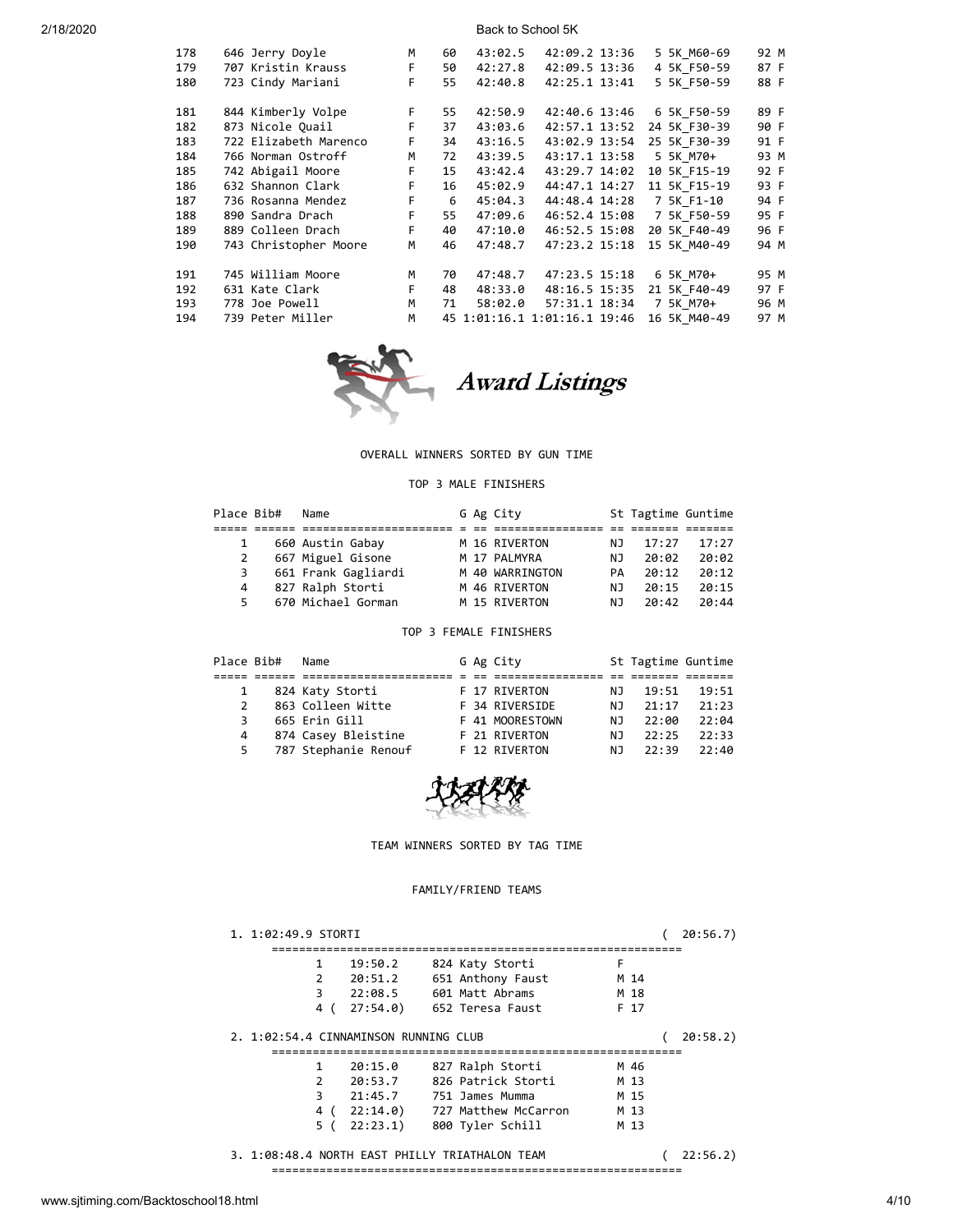| $\mathbf{1}$<br>$\overline{2}$      | 20:12.0<br>24:17.1                       | 661 Frank Gagliardi<br>712 Paula Latvenas F 40<br>F 39<br>3 24:19.3 732 Shaena McCoy<br>4 (26:58.4) 714 Michelle Lehman F 43<br>5 (26:59.5) 704 Brendan Krauss                                              | м<br>M 10 |          |
|-------------------------------------|------------------------------------------|-------------------------------------------------------------------------------------------------------------------------------------------------------------------------------------------------------------|-----------|----------|
|                                     | 4. 1:12:02.1 MT. LAUREL STRIDERS         |                                                                                                                                                                                                             |           | 24:00.7) |
|                                     | 5. 1:26:00.3 WE'RE ONLY HERE FOR THE L&M | 1 23:40.0 654 Nathanael Francisco M 16<br>2  24:08.8  627  Vincent Cart-Sanders  M 15<br>M 9<br>3 24:13.3 760 Will Nelson<br>4 (24:17.3) 692 Faareh Johnson F 13<br>5 (24:47.1) 788 Michelangelo Ricci M 65 |           | 28:40.1) |
| 3                                   |                                          | 1 25:38.9 643 Annemarie Donachie F 16<br>2 29:32.2 642 Andrew Donachie M 18<br>30:49.2 644 Elizabeth Donachie F 13                                                                                          |           |          |
| 6. 1:54:52.7 CLARKIES               |                                          |                                                                                                                                                                                                             |           | 38:17.6) |
| $\mathbf{1}$<br>$\overline{2}$<br>3 |                                          | 25:17.2 630 Dean Clark<br>M 13<br>44:47.1 632 Shannon Clark F 16<br>44:48.4 736 Rosanna Mendez F 6                                                                                                          |           |          |



4 ( 48:16.5) 631 Kate Clark F 48

#### 5K AGE-GROUP RESULTS BY TAG TIME

### MALE AGE GROUP: 1 - 10 (3 WINNERS)

|                |      | Place O'All Bib# T Name |                      |   | G Age City       | State | Guntime | Tagtime             |
|----------------|------|-------------------------|----------------------|---|------------------|-------|---------|---------------------|
|                |      |                         |                      |   |                  |       |         |                     |
|                | 1 26 |                         | 662 Eddie George     | M | 9 RIVERSIDE NJ   |       |         | 22:55.1 22:53.5     |
| $\mathcal{L}$  | -37  | 760                     | Will Nelson          | м | 9 CHERRY HIL NJ  |       | 24:15.4 | 24:13.3             |
|                | 3 72 |                         | 690 Brayden Hymanson |   | M 9 RIVERTON     | - NJ  |         | $26:19.3$ $26:17.3$ |
| $\overline{4}$ | -73  | 621                     | Aedan Burk           |   | M 10 RIVERTON    | NJ.   | 26:19.6 | 26:18.1             |
|                | 5 79 | 663                     | Jeremy George        |   | M 8 RIVERSIDE NJ |       | 26:48.1 | 26:46.6             |

FEMALE AGE GROUP: 1 - 10 (3 WINNERS)

|                      | Place O'All Bib# T Name |                       |     | G Age City    | State | Guntime | Tagtime |
|----------------------|-------------------------|-----------------------|-----|---------------|-------|---------|---------|
|                      |                         |                       |     |               |       |         |         |
| 1 117                |                         | 682 Kiersten Huber    | F 8 |               | NJ.   | 31:10.3 | 31:08.6 |
| 125<br>$\mathcal{P}$ | 896                     | Chloe Adams           |     | F 10 RIVERTON | NJ.   | 31:55.9 | 31:40.5 |
| - 166<br>3           |                         | 792   Olivia Ruggieri |     | F 10 RIVERTON | NJ.   | 39:46.2 | 39:40.6 |
| 4 176                |                         | 877 Claire Sharpe     |     | 9 RIVERTON    | NJ.   | 42:28.4 | 42:00.6 |
| 5 177                | 729                     | MacKenzie McCormick   |     | F 5 RIVERTON  | NJ.   | 42:29.1 | 42:01.0 |

MALE AGE GROUP: 11 - 14 (3 WINNERS)

|   |                  | Place O'All Bib# T Name |                       |  | G Age City         | State | Guntime Tagtime |                     |
|---|------------------|-------------------------|-----------------------|--|--------------------|-------|-----------------|---------------------|
|   |                  |                         |                       |  |                    |       |                 |                     |
|   |                  |                         | 1 7 651 Anthony Faust |  | M 14 MERCHANTVI NJ |       |                 | 20:51.9 20:51.2     |
|   | $2^{\circ}$<br>8 |                         | 826 Patrick Storti    |  | M 13 RIVERTON      | NJ    |                 | 20:54.5 20:53.7     |
| 3 | 18               |                         | 727 Matthew McCarron  |  | M 13 RIVERTON      | NJ.   |                 | $22:15.6$ $22:14.0$ |
| 4 | 20               | 800                     | Tyler Schill          |  | M 13 RIVERTON      | NJ.   |                 | $22:25.1$ $22:23.1$ |
|   | 5 29             |                         | 748 Andrew Mozi       |  | M 12 RIVERTON      | NJ.   |                 | 23:48.2 23:45.6     |

### FEMALE AGE GROUP: 11 - 14 (3 WINNERS)

|               | Place O'All Bib# |     | T Name             |  | G Age City         | State | Guntime | Tagtime |
|---------------|------------------|-----|--------------------|--|--------------------|-------|---------|---------|
|               |                  |     |                    |  |                    |       |         |         |
|               | 1 23             | 787 | Stephanie Renouf   |  | F 12 RIVERTON      | NJ    | 22:39.7 | 22:38.7 |
| $\mathcal{L}$ | 39               | 857 | Madison Willers    |  | F 13 RIVERTON      | NJ.   | 24:24.8 | 24:17.2 |
| 3             | 40               |     | 692 Faareh Johnson |  | F 13 MOUNT LAUR NJ |       | 24:18.8 | 24:17.3 |
| 4             | 48               | 884 | Karen Bergenholtz  |  | F 13 MEDFORD       | NJ.   | 24:47.9 | 74:46.9 |
|               | 5 52             | 640 | Erin Dolan         |  | F 14 RIVERTON      | NJ    | 25:02.4 | 24:58.7 |

## MALE AGE GROUP: 15 - 19 (3 WINNERS)

Place O'All Bib# T Name G Age City State Guntime Tagtime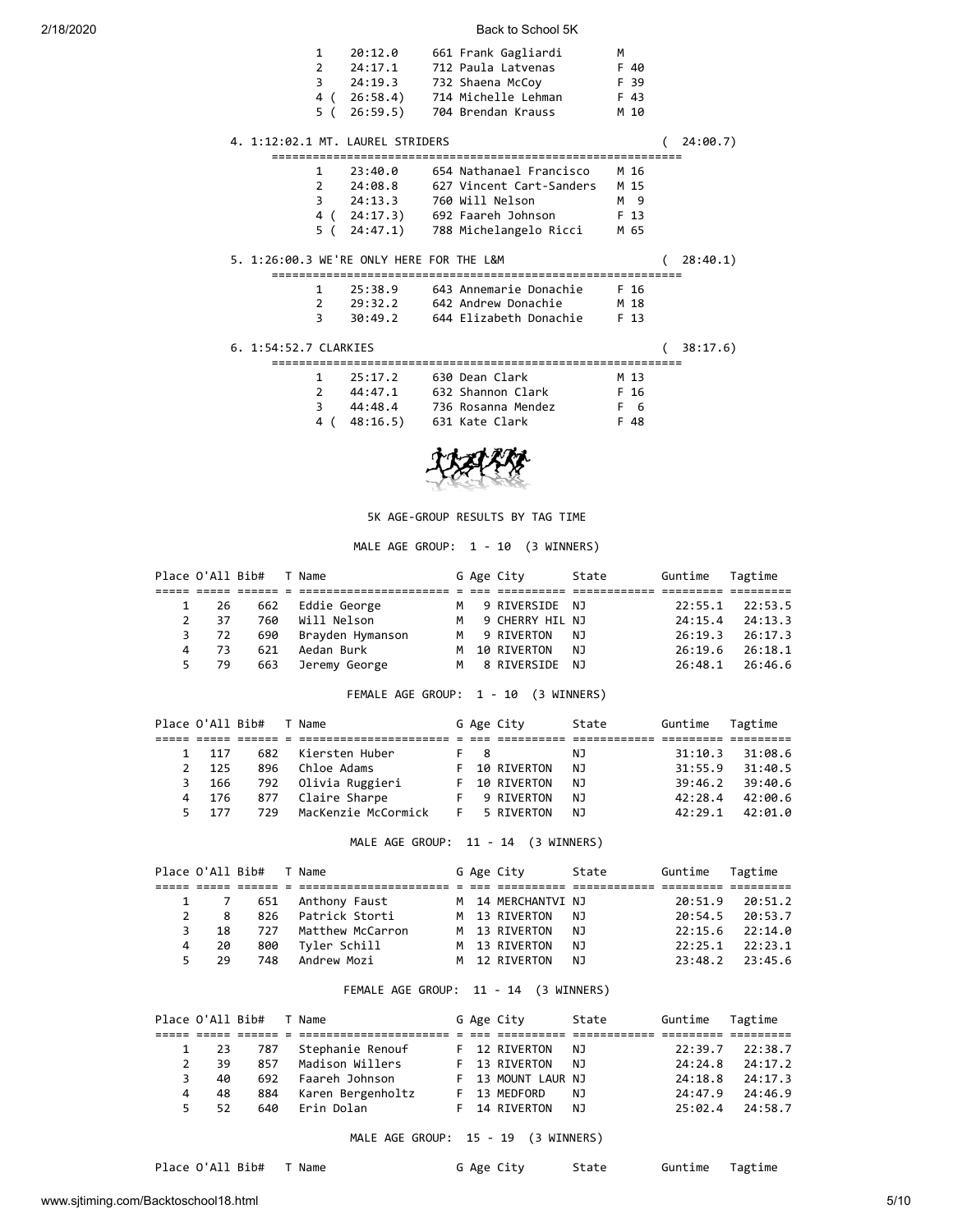|   |      |     | 1 6 670 Michael Gorman |  | M 15 RIVERTON NJ   |  | 20:43.2 20:41.8     |
|---|------|-----|------------------------|--|--------------------|--|---------------------|
|   | 2 12 |     | 751 – James Mumma      |  | M 15 MOORESTOWN NJ |  | $21:48.7$ $21:45.7$ |
|   | 3 16 |     | 881   Tommy Kushay     |  | M 16 RIVERTON NJ   |  | 22:07.6 22:06.1     |
| 4 | 17   | 601 | Matt Abrams            |  | M 18 RIVERTON NJ   |  | $22:11.1$ $22:08.5$ |
|   | 28   | 654 | Nathanael Francisco    |  | M 16 CHERRY HIL NJ |  | $73:41.2$ $73:40.0$ |

### FEMALE AGE GROUP: 15 - 19 (3 WINNERS)

|             | Place O'All Bib# |     | T Name                |  | G Age City         | State | Guntime | Tagtime |
|-------------|------------------|-----|-----------------------|--|--------------------|-------|---------|---------|
|             |                  |     |                       |  |                    |       |         |         |
|             | 1 32             |     | 779   Kimberly Powers |  | F 17 PENNSAUKEN NJ |       | 23:57.9 | 23:54.5 |
| $2^{\circ}$ | -45              | 783 | Ashley Rafferty       |  | F 17 RIVERTON      | NJ    | 24:37.3 | 74:34.6 |
| 3.          | -53              | 897 | Bevan Gebhardt        |  | F 16 RIVERSIDE NJ  |       | 25:04.1 | 25:00.1 |
| 4           | 58               | 650 | Madelynn Duffield     |  | F 15 RIVERSIDE     | NJ.   | 25:19.9 | 25:15.9 |
|             | 64               | 643 | Annemarie Donachie    |  | F 16 RIVERTON      | NJ.   | 25:42.6 | 25:38.9 |

## MALE AGE GROUP: 20 - 29 (3 WINNERS)

|               |       | Place O'All Bib# T Name |                         |  | G Age City         | State | Guntime Tagtime |                     |
|---------------|-------|-------------------------|-------------------------|--|--------------------|-------|-----------------|---------------------|
|               |       |                         |                         |  |                    |       |                 |                     |
|               |       |                         | 1 27 784 Miguel Ramirez |  | M 20 RIVERTON      | NJ N  |                 | $23:14.6$ $23:10.5$ |
| $\mathcal{P}$ | 100   |                         | 878 Aaron Pettola       |  | M 28 RIVERSIDE NJ  |       |                 | 29:02.2 28:52.5     |
|               | 3 108 |                         | 606 Alan Bacho          |  | M 27 CHERRY HIL NJ |       | 30:34.4         | 30:20.9             |
|               | 4 161 |                         | 659 Gregory Furman      |  | M 26 RIVERTON NJ   |       |                 | $37:09.1$ $36:49.7$ |

FEMALE AGE GROUP: 20 - 29 (3 WINNERS)

|  |         | Place O'All Bib# T Name |                       |  | G Age City         | State | Guntime | Tagtime             |
|--|---------|-------------------------|-----------------------|--|--------------------|-------|---------|---------------------|
|  |         |                         |                       |  |                    |       |         |                     |
|  | 1 21    |                         | 874   Casey Bleistine |  | F 21 RIVERTON NJ   |       |         | $22:32.6$ $22:24.8$ |
|  | 2 47    |                         | 798 Stephanie Scalice |  | F 27 HIGHTSTOWN NJ |       |         | $24:50.1$ $24:43.2$ |
|  | 3 67    |                         | 669   Mary Gomez      |  | F 25 MOUNT EPHR NJ |       |         | $26:15.6$ $25:57.5$ |
|  | 68<br>4 |                         | 775 Morgan Pellegrino |  | F 27 RIVERTON      | N J   | 26:13.3 | 25:58.6             |
|  | 5 74    |                         | 724   Lisa Mariani    |  | F 26 RIVERSIDE NJ  |       |         | 26:28.1 26:21.4     |

## MALE AGE GROUP: 30 - 39 (3 WINNERS)

|   |      | Place O'All Bib# T Name |                     |  | G Age City         | State | Guntime Tagtime |                     |
|---|------|-------------------------|---------------------|--|--------------------|-------|-----------------|---------------------|
|   |      |                         |                     |  |                    |       |                 |                     |
|   | 1 10 |                         | 676   Mark Hamersly |  | M 37 MOUNT LAUR NJ |       |                 | 21:31.5 21:27.7     |
| 2 | 13   |                         | 862 Charles Witte   |  | M 37 RIVERSIDE NJ  |       |                 | $21:55.5$ $21:49.5$ |
|   | 3 15 | 789                     | Jose Rios           |  | M 32 PALMYRA       | NJ N  |                 | $22:04.0$ $22:00.6$ |
| 4 | -46  | 883                     | Darryl O'Mara       |  | M 34 RIVERTON      | N J   | 24:56.8         | 74:39.6             |
|   | 5 56 |                         | 880 Matthew Watkins |  | M 38 MOUNT LAUR NJ |       |                 | $25:15.5$ $25:12.9$ |

## FEMALE AGE GROUP: 30 - 39 (3 WINNERS)

|    |      | Place O'All Bib# T Name |                    |  | G Age City         | State | Guntime Tagtime |                     |
|----|------|-------------------------|--------------------|--|--------------------|-------|-----------------|---------------------|
|    |      |                         |                    |  |                    |       |                 |                     |
|    | 1 36 |                         | 922   Kelly Adler  |  | F 35 COLLINGSWO NJ |       |                 | 24:28.5 24:10.6     |
|    | 2 42 |                         | 732 Shaena McCoy   |  | F 39 RIVERTON      | NJ.   |                 | $24:27.5$ $24:19.3$ |
| 3. | -62  | 838                     | Jennifer Tole      |  | F 34 RIVERTON      | NJ.   |                 | $25:55.1$ $25:36.4$ |
| 4  | -63  | 869                     | Katie Zera         |  | F 35 MARLTON       | NJ.   | 25:45.8         | 25:38.6             |
|    | 5 75 |                         | 616 Patti Bonnette |  | F 35 RIVERTON      | NJ.   |                 | 26:38.5 26:24.4     |

MALE AGE GROUP: 40 - 49 (3 WINNERS)

|    | Place O'All Bib# |     | T Name            |   | G Age City        | State | Guntime | Tagtime |
|----|------------------|-----|-------------------|---|-------------------|-------|---------|---------|
|    |                  |     |                   |   |                   |       |         |         |
|    | 5.               | 827 | Ralph Storti      |   | M 46 RIVERTON     | NJ    | 20:15.0 | 20:15.0 |
| 2  | - 25             | 866 | Rich Wojnar       |   | M 45 RIVERTON     | NJ.   | 22:55.6 | 22:52.7 |
| 3  | 44               | 856 | Carl Willers      |   | M 42 RIVERTON     | NJ.   | 24:33.2 | 24:25.4 |
| 4  | 81               | 649 | Joseph Duffield   |   | M 48 RIVERSIDE NJ |       | 27:05.7 | 26:55.3 |
| 5. | 98               |     | 762 Garth Nielsen | M | 49 MOUNT LAUR NJ  |       | 28:31.6 | 28:20.6 |

## FEMALE AGE GROUP: 40 - 49 (3 WINNERS)

|   |                     | Place O'All Bib# T Name |                         |  | G Age City     | State | Guntime Tagtime |                     |
|---|---------------------|-------------------------|-------------------------|--|----------------|-------|-----------------|---------------------|
|   |                     |                         |                         |  |                |       |                 |                     |
|   | -38<br>$\mathbf{1}$ |                         | 712 Paula Latvenas      |  | F 40 RIVERTON  | NJ.   |                 | $24:25.7$ $24:17.1$ |
| 2 | 65                  |                         | 845 Jennifer Waldhauser |  | F 44 RIVERTON  | NJ.   | 26:02.8         | 25:53.6             |
|   | 66.<br>$\mathbf{3}$ |                         | 678 Stacianne Harris    |  | F 43 RIVERTON  | - NJ  | 26:03.0         | 25:53.8             |
|   | 4 76                |                         | 636 Rebecca Depersia    |  | F 42 RIVERSIDE | N J   | 26:55.8         | 26:31.2             |
|   | 5 82                |                         | 714 - Michelle Lehman   |  | F 43 RIVERTON  | N J   | 26:58.4         | 26:58.4             |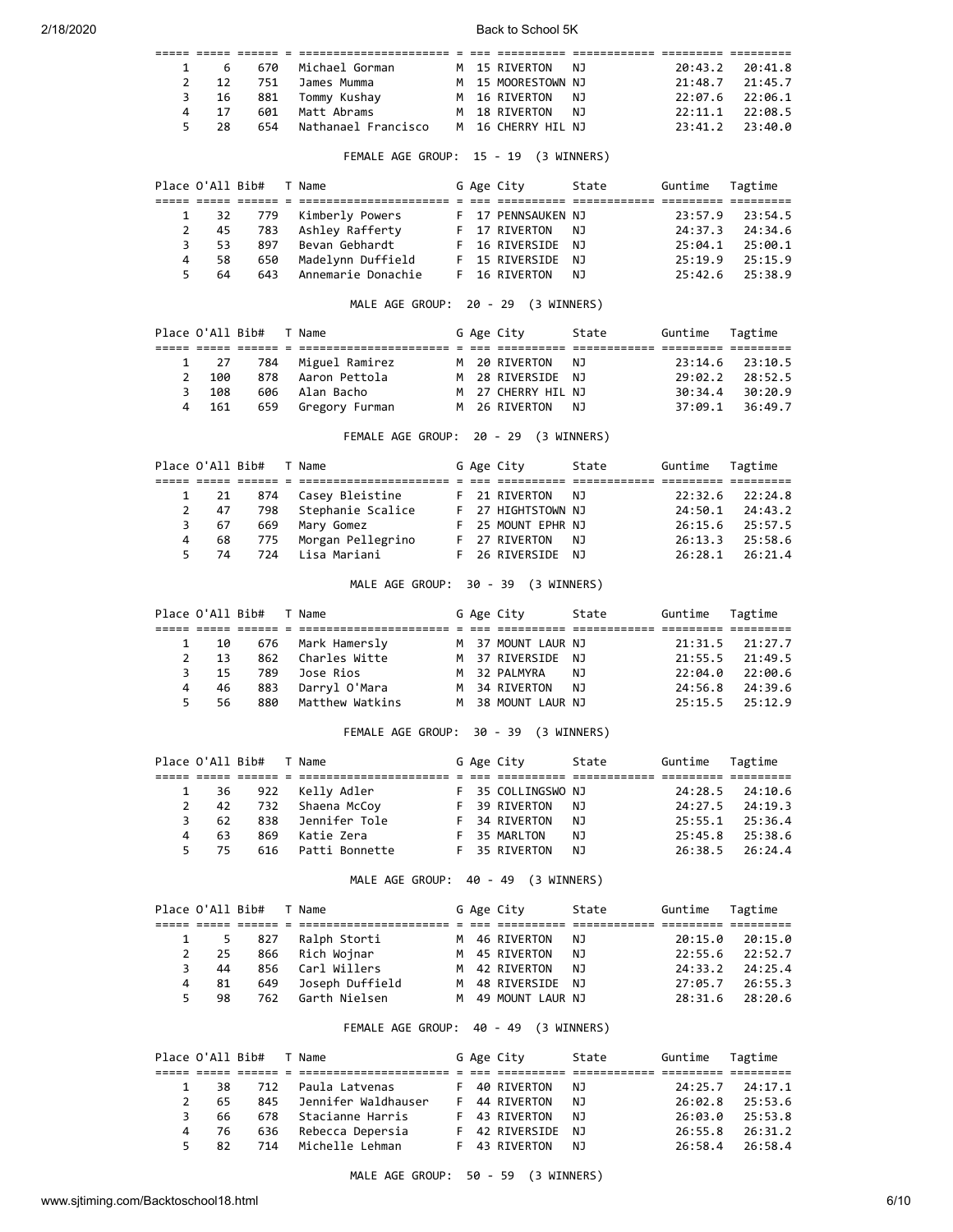Place O'All Bib# T Name G Age City State Guntime Tagtime ===== ===== ====== = ====================== = === ========== ============ ========= ========= 1 11 913 Michael Corathers M 51 VINELAND NJ 21:38.0 21:35.0 2 19 666 Fernando Gisone M 56 PALMYRA NJ 22:21.0 22:17.7

| 4              | 3<br>34          | 842                     | Michael Vogelman                                 |             |    | M 50 RIVERTON                   | ΝJ     | 24:25.7         | 24:05.4 |
|----------------|------------------|-------------------------|--------------------------------------------------|-------------|----|---------------------------------|--------|-----------------|---------|
|                | 41               | 771                     | Dan Pan                                          |             |    | M 53 CHERRY HIL NJ              |        | 24:22.6         | 24:17.7 |
| 5              | 60               | 879                     | Richard Kushay                                   |             |    | M 51 RIVERTON                   | NJ     | 25:37.0         | 25:28.6 |
|                |                  |                         | FEMALE AGE GROUP: 50 - 59 (3 WINNERS)            |             |    |                                 |        |                 |         |
|                | Place O'All Bib# |                         | T Name                                           |             |    | G Age City                      | State  | Guntime         | Tagtime |
| 1              | 80               | 823                     | Eileen Storti                                    |             |    | 50 RIVERTON                     | ΝJ     | 26:55.1         | 26:47.5 |
| $\overline{2}$ | 96               | 914                     | Suzanne Rittenhouse                              |             |    | F 59 RIVERTON                   | ΝJ     | 28:26.5         | 28:16.7 |
|                |                  |                         |                                                  |             |    |                                 |        |                 |         |
| 3              | 162              | 830                     | Annette Tedrick                                  |             |    | F 57 RIVERTON                   | ΝJ     | 37:09.8         | 36:50.3 |
| 4              | 184              | 707                     | Kristin Krauss                                   |             |    | F 50 RIVERTON                   | ΝJ     | 42:27.8         | 42:09.5 |
| 5              | 185              | 723                     | Cindy Mariani                                    |             |    | F 55 RIVERSIDE NJ               |        | 42:40.8         | 42:25.1 |
|                |                  |                         | MALE AGE GROUP: 60 - 69 (3 WINNERS)              |             |    |                                 |        |                 |         |
|                |                  | Place O'All Bib# T Name |                                                  |             |    | G Age City                      | State  | Guntime Tagtime |         |
| 1              | 22               | 671                     | George Gusrang                                   |             |    | M 65 RIVERSIDE NJ               |        | 22:42.6         | 22:37.2 |
| $\overline{2}$ | 49               | 788                     | Michelangelo Ricci                               |             |    | M 65 MOUNT LAUR NJ              |        | 24:50.4         | 24:47.1 |
| 3              | 135              | 902                     | Gary Stefanoni                                   |             |    | M 66 COLUMBUS                   | ΝJ     | 32:47.5         | 32:35.7 |
| 4              | 150              | 624                     | Matthew Cannon                                   |             |    | M 62 RIVERSIDE NJ               |        | 35:33.0         | 35:10.0 |
| 5              | 183              | 646                     | Jerry Doyle                                      |             |    | M 60 RIVERTON                   | NJ     | 43:02.5         | 42:09.2 |
|                |                  |                         |                                                  |             |    |                                 |        |                 |         |
|                |                  |                         | FEMALE AGE GROUP: 60 - 69 (3 WINNERS)            |             |    |                                 |        |                 |         |
|                |                  | Place O'All Bib# T Name |                                                  |             |    | G Age City                      | State  | Guntime Tagtime |         |
| $\mathbf{1}$   | 57               | 776                     | Kc Phillips                                      |             |    | F 62 MOORESTOWN NJ              |        | 25:24.4         | 25:13.3 |
|                |                  |                         | MALE AGE GROUP: 70 - 99 (3 WINNERS)              |             |    |                                 |        |                 |         |
|                | Place O'All Bib# |                         | T Name                                           |             |    | G Age City                      | State  | Guntime         | Tagtime |
|                |                  |                         |                                                  |             |    |                                 |        |                 |         |
| 1              | 54               | 882                     | Doug Campbell                                    |             |    | M 76 BEVERLY                    | ΝJ     | 25:14.9         | 25:07.3 |
| $\overline{2}$ | 87               | 694                     | Philip Karsch                                    |             |    | M 71 RIVERTON                   | NJ     | 27:48.5         | 27:28.5 |
| 3              | 130              | 693                     | Adrian Karsch                                    |             |    | M 73 RIVERTON                   | ΝJ     | 32:18.9         | 31:58.9 |
| 4              | 158              | 833                     | John Thomas                                      |             |    | M 70 RIVERSIDE NJ               |        | 37:02.3         | 36:39.5 |
| 5              | 189              | 766                     | Norman Ostroff                                   |             |    | M 72 CHERRY HIL NJ              |        | 43:39.5         | 43:17.1 |
|                |                  | Place Bib# Event Name   | **************** 1 MILE RESULTS **************** |             |    | Gen Age Guntime Tagtime Div Div |        |                 | Gen G   |
|                |                  |                         |                                                  |             |    |                                 |        |                 |         |
|                | 1                | 898 1M                  | Isabella Suarez                                  |             |    |                                 |        | Female Winner   | 1 F     |
|                | $\overline{2}$   |                         |                                                  | F           | 7  | 6:30.4                          | 6:30.4 |                 |         |
|                |                  | 683 1M                  | Noah Huber                                       | м           | 11 | 6:45.5                          | 6:45.5 | Male Winner     | 1 M     |
|                | 3                | 626 1M                  | Shaun Carroll                                    | $M_{\odot}$ | 13 | 6:53.0                          | 6:49.4 | 2nd Male        | 2 M     |
|                | 4                | 716 1M                  | Alexander Lonardo                                | M           |    | 9<br>6:50.6                     | 6:50.6 | 3rd Male        | 3 M     |
|                | 5                | 752 1M                  | Luke Mumma                                       | M           | 12 | 6:55.2                          | 6:55.0 | 1 1M_M11-14     | 4 M     |
|                | 6                | 928 1M                  | Cole Williams                                    | М           |    | 9<br>7:03.8                     | 7:01.4 | 1 1M_M7-10      | 5 M     |
|                | 7                | 887 1M                  | Eden McNally                                     | F.          |    | 9<br>7:01.6                     | 7:01.6 | 2nd Female      | 2 F     |
|                | 8                | 746 1M                  | Andrew Morton                                    | М           | 10 | 7:06.2                          | 7:05.8 | 2 1M M7-10      | 6 M     |
|                | 9                | 756 1M                  | Richie Neal                                      | М           | 11 | 7:09.6                          | 7:07.7 | 2 1M M11-14     | 7 M     |
| 10             |                  | 639 1M                  | Michael Digiovanni                               | М           | 11 | 7:22.3                          | 7:19.6 | 3 1M_M11-14     | 8 M     |
| 11             |                  | 622 1M                  | Dylan Burk                                       | М           |    | 9<br>7:20.0                     | 7:19.7 | 3 1M M7-10      | 9 M     |
| 12             |                  | 737 1M                  | Matthew Miller                                   | М           | 12 | 7:22.3                          | 7:22.3 | 4 1M M11-14     | 10 M    |
| 13             |                  |                         |                                                  | F           |    |                                 |        |                 | 3 F     |
|                |                  | 811 1M                  | Laura Sherlock                                   |             | 10 | 7:28.2                          | 7:26.6 | 3rd Female      |         |
| 14             |                  | 885 1M                  | Olivia Wheeler                                   | F           | 13 | 7:34.2                          | 7:31.2 | 1 1M F11-14     | 4 F     |
| 15             |                  | 891 1M                  | Shiloh Moore                                     | F           |    | 9<br>7:34.8                     | 7:34.8 | 1 1M F7-10      | 5 F     |
| 16             |                  | 843 1M                  | Rylee Vogelman                                   | F           | 13 | 7:38.3                          | 7:35.3 | 2 1M_F11-14     | 6 F     |
| 17             |                  | 677 1M                  | James Hannings                                   | M           |    | 7:52.6<br>6                     | 7:52.1 | 1 1M M1-6       | 11 M    |
| 18             |                  | 860 1M                  | Heather Wilson                                   | F.          | 39 | 7:56.3                          | 7:53.1 |                 | 7 F     |
| 19             |                  | 703 1M                  | Brendan Krauss                                   | М           | 10 | 8:10.2                          | 7:58.9 | 4 1M M7-10      | 12 M    |
| 20             |                  | 706 1M                  | Kristin Krauss                                   | F           | 50 | 8:13.2                          | 8:02.9 |                 | 8 F     |
| 21             |                  | 738 1M                  | Molly Miller                                     | F           | 10 | 8:11.2                          | 8:11.2 | 2 1M F7-10      | 9 F     |
| 22             |                  | 912 1M                  | Maddyn Rittler                                   | F.          | 12 | 8:11.5                          | 8:11.5 | 3 1M F11-14     | 10 F    |
| 23             |                  | 859 1M                  | Bill Wilson                                      | М           | 41 | 8:18.5                          | 8:15.3 |                 | 13 M    |
| 24             |                  | 638 1M                  | Gina Digiovanni                                  | F.          |    | 9<br>8:18.2                     | 8:16.1 | 3 1M F7-10      | 11 F    |
| 25             |                  | 747 1M                  | Jocelyn Morton                                   | F           |    | 8<br>8:19.3                     | 8:18.9 | 4 1M F7-10      | 12 F    |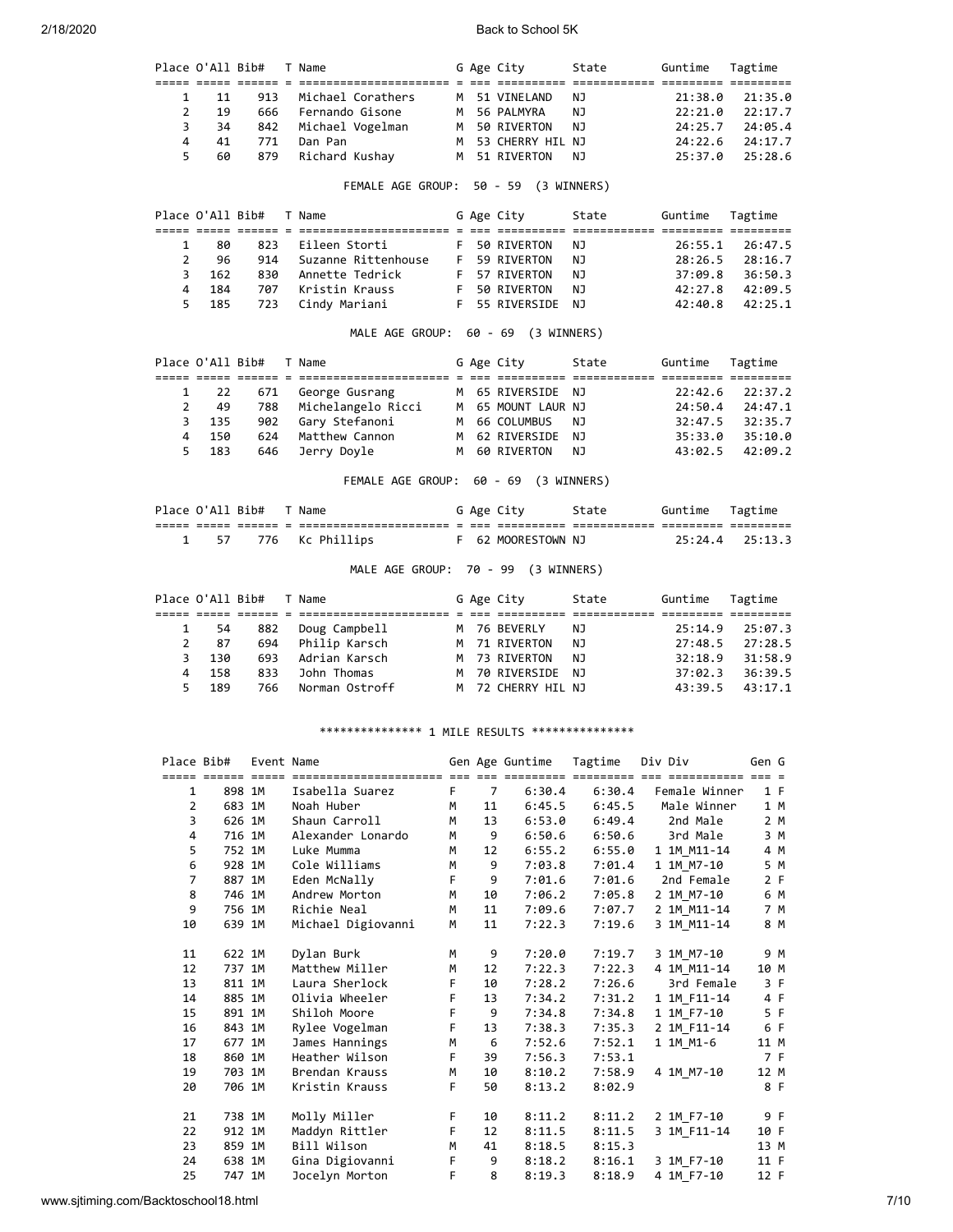| 26 | 900 1M | Sophia Evans      | F. | 13             | 8:32.7 | 8:30.1 | 4 1M F11-14 | 13 F |
|----|--------|-------------------|----|----------------|--------|--------|-------------|------|
| 27 | 750 1M | Grace Mumma       | F  | 14             | 8:31.5 | 8:30.5 | 5 1M F11-14 | 14 F |
| 28 | 749 1M | Madison Mozi      | F  | 9              | 8:33.6 | 8:31.8 | 5 1M F7-10  | 15 F |
| 29 | 846 1M | Benjamin Warwick  | M  | $\overline{7}$ | 8:37.7 | 8:37.3 | 5 1M M7-10  | 14 M |
| 30 | 696 1M | Ed Kenney         | M  | 46             | 8:37.9 | 8:37.9 |             | 15 M |
| 31 | 895 1M | Nicole Howe       | F  | 13             | 8:45.3 | 8:42.6 | 6 1M F11-14 | 16 F |
| 32 | 764 1M | Emily O'Donnell   | F  | 11             | 8:43.2 | 8:43.0 | 7 1M F11-14 | 17 F |
| 33 | 805 1M | Albert Segrest    | M  | 41             | 8:49.0 | 8:43.1 |             | 16 M |
| 34 | 888 1M | Kailer Quigley    | M  | $\overline{7}$ | 8:47.4 | 8:46.7 | 6 1M M7-10  | 17 M |
| 35 | 806 1M | Ronin Segrest     | M  | 9              | 8:49.6 | 8:49.0 | 7 1M M7-10  | 18 M |
| 36 | 686 1M | Ryan Huber        | M  | 6              | 9:03.9 | 8:57.4 | 2 1M M1-6   | 19 M |
| 37 | 610 1M | Grace Bezila      | F  | 6              | 8:59.2 | 8:58.3 | 1 1M F1-6   | 18 F |
| 38 | 893 1M | Danielle Howe     | F  | 43             | 9:03.2 | 9:00.2 |             | 19 F |
| 39 | 681 1M | Kiersten Huber    | F  | 8              | 9:07.7 | 9:07.7 | 6 1M F7-10  | 20 F |
| 40 | 809 1M | Anne Sherlock     | F  | 6              | 9:12.7 | 9:09.5 | 2 1M F1-6   | 21 F |
| 41 | 755 1M | Darlene Neal      | F  | 43             | 9:13.0 | 9:10.8 |             | 22 F |
| 42 | 733 1M | David McDonough   | M  | 43             | 9:15.7 | 9:12.3 |             | 20 M |
| 43 | 711 1M | Julia Latvenas    | F  | 8              | 9:15.4 | 9:15.4 | 7 1M F7-10  | 23 F |
| 44 | 702 1M | Sarah Kirby       | F  | 9              | 9:23.4 | 9:21.1 | 8 1M F7-10  | 24 F |
| 45 | 786 1M | Emily Renouf      | F  | 10             | 9:24.8 | 9:23.1 | 9 1M F7-10  | 25 F |
| 46 | 819 1M | Larry Stellwag    | M  | 34             | 9:30.3 | 9:28.0 |             | 21 M |
| 47 | 818 1M | Adrianna Stellwag | F  | 5              | 9:30.4 | 9:28.1 | 3 1M F1-6   | 26 F |
| 48 | 816 1M | Adelaide Slack    | F  | 8              | 9:36.1 | 9:33.1 | 10 1M F7-10 | 27 F |
| 49 | 726 1M | Lily McCarron     | F  | 11             | 9:36.8 | 9:36.4 | 8 1M F11-14 | 28 F |
| 50 | 625 1M | James Carroll     | M  | 55             | 9:44.9 | 9:40.7 |             | 22 M |
|    |        |                   |    |                |        |        |             |      |



| Place Bib# |        | Event Name |                          |    |                | Gen Age Guntime | Tagtime | Div Div     | Gen G |  |
|------------|--------|------------|--------------------------|----|----------------|-----------------|---------|-------------|-------|--|
| 51         | 757 1M |            | Alex Neidert             | M  | 7              | 9:54.4          | 9:46.9  | 8 1M M7-10  | 23 M  |  |
| 52         | 865 1M |            | Kevin Wojnar             | М  | 8              | 9:51.2          | 9:49.0  | 9 1M M7-10  | 24 M  |  |
| 53         | 871 1M |            | Larry Messineo           | M  | 60             | 10:00.2         | 9:54.4  |             | 25 M  |  |
| 54         | 730 1M |            | Kalleigh McCoy           | F  | 8              | 9:55.1          | 9:55.1  | 11 1M F7-10 | 29 F  |  |
| 55         | 603 1M |            | Emma Appleby             | F  | 7              | 10:10.6         | 9:57.0  | 12 1M F7-10 | 30 F  |  |
| 56         | 820 1M |            | Monica Stellwag          | F  | 34             | 10:01.3         | 9:58.5  |             | 31 F  |  |
| 57         | 795 1M |            | Claire Salvo             | F  | 8              | 10:15.6         | 10:04.7 | 13 1M F7-10 | 32 F  |  |
| 58         | 797 1M |            | Sonny Salvo              | M  | 39             | 10:15.5         | 10:04.8 |             | 26 M  |  |
| 59         | 899 1M |            | Sofia Suarez             | F  | 4              | 10:09.5         | 10:07.5 | 4 1M F1-6   | 33 F  |  |
| 60         | 628 1M |            | Gabriel Cavanaugh        | M  | 8              | 10:51.0         | 10:46.3 | 10 1M M7-10 | 27 M  |  |
| 61         | 836 1M |            | Lucas Thress             | М  | 6              | 10:52.2         | 10:47.7 | 3 1M M1-6   | 28 M  |  |
| 62         | 740 1M |            | Rosemary Miller          | F  | 45             | 10:58.4         | 10:49.6 |             | 34 F  |  |
| 63         | 710 1M |            | Jenna Latvenas           | F  | 6              | 10:59.6         | 10:55.8 | 5 1M F1-6   | 35 F  |  |
| 64         | 808 1M |            | Veronica Segrest         | F  | 6              | 11:45.2         | 11:38.5 | 6 1M F1-6   | 36 F  |  |
| 65         | 782 1M |            | Laurie Quinn             | F  | 37             | 11:49.7         | 11:45.0 |             | 37 F  |  |
| 66         | 781 1M |            | Elsie Quinn              | F  | 4              | 11:50.2         | 11:45.6 | 7 1M F1-6   | 38 F  |  |
| 67         | 634 1M |            | Aubrey Dawicki           | F  | 9              | 12:05.9         | 11:56.3 | 14 1M F7-10 | 39 F  |  |
| 68         | 804 1M |            | Ren Secouler             | F  | 8              | 12:09.1         | 11:59.9 | 15 1M F7-10 | 40 F  |  |
| 69         | 921 1M |            | Cassidy Bitner           | F  | 8              | 12:21.2         | 12:13.6 | 16 1M F7-10 | 41 F  |  |
| 70         | 917 1M |            | Mila Younkin             | F  | $\overline{7}$ | 12:27.2         | 12:19.8 | 17 1M F7-10 | 42 F  |  |
| 71         | 618 1M |            | Ray Bonnette Iv          | M  | 6              | 12:46.6         | 12:31.7 | 4 1M_M1-6   | 29 M  |  |
| 72         | 768 1M |            | Andrew Jack Paluszkiew M |    | 5              | 12:54.1         | 12:32.9 | 5 1M M1-6   | 30 M  |  |
| 73         | 767 1M |            | Andrew Paluszkiewicz     | M  | 34             | 12:53.6         | 12:36.0 |             | 31 M  |  |
| 74         | 854 1M |            | Jared Wertz              | M  | 5              | 13:07.7         | 13:01.6 | 6 1M M1-6   | 32 M  |  |
| 75         | 853 1M |            | Brian Wertz              | M  | 44             | 13:08.0         | 13:01.7 |             | 33 M  |  |
| 76         | 920 1M |            | Andrew Bradshaw          | M  | 9              | 13:15.4         | 13:07.1 | 11 1M M7-10 | 34 M  |  |
| 77         | 919 1M |            | Ken Bradshaw             | M  | 43             | 13:15.7         | 13:07.7 |             | 35 M  |  |
| 78         | 790 1M |            | Jill Rodgers             | F  | 12             | 13:20.2         | 13:19.7 | 9 1M F11-14 | 43 F  |  |
| 79         | 851 1M |            | Daniel Weimer            | M  | 9              | 13:30.1         | 13:26.4 | 12 1M M7-10 | 36 M  |  |
| 80         | 924 1M |            | Emily Reynolds           | F. | 7              | 13:39.4         | 13:37.9 | 18 1M F7-10 | 44 F  |  |
| 81         | 731 1M |            | Quinn McCoy              | М  | 6              | 13:43.3         | 13:41.9 | 7 1M M1-6   | 37 M  |  |
| 82         | 930 1M |            | Georgie Richards         | F  | $\overline{7}$ | 14:04.7         | 14:04.0 | 19 1M F7-10 | 45 F  |  |
| 83         | 734 1M |            | Tammy McDonough          | F  | 37             | 14:10.5         | 14:07.6 |             | 46 F  |  |
| 84         | 602 1M |            | Avery Appleby            | F  | 5              | 14:25.3         | 14:10.6 | 8 1M F1-6   | 47 F  |  |
| 85         | 721 1M |            | Tara Malanga             | F  | 30             | 14:22.6         | 14:13.3 |             | 48 F  |  |
| 86         | 720 1M |            | Danny Malanga            | M  | 5              | 14:22.7         | 14:13.8 | 8 1M M1-6   | 38 M  |  |
| 87         | 635 1M |            | Mason Dawicki            | М  | 6              | 14:26.8         | 14:16.5 | 9 1M M1-6   | 39 M  |  |
| 88         | 633 1M |            | Amanda Dawicki           | F  | 35             | 14:27.3         | 14:18.0 |             | 49 F  |  |
| 89         | 872 1M |            | Dominic Demarco          | M  | ø              | 14:33.8         | 14:31.2 |             | 40 M  |  |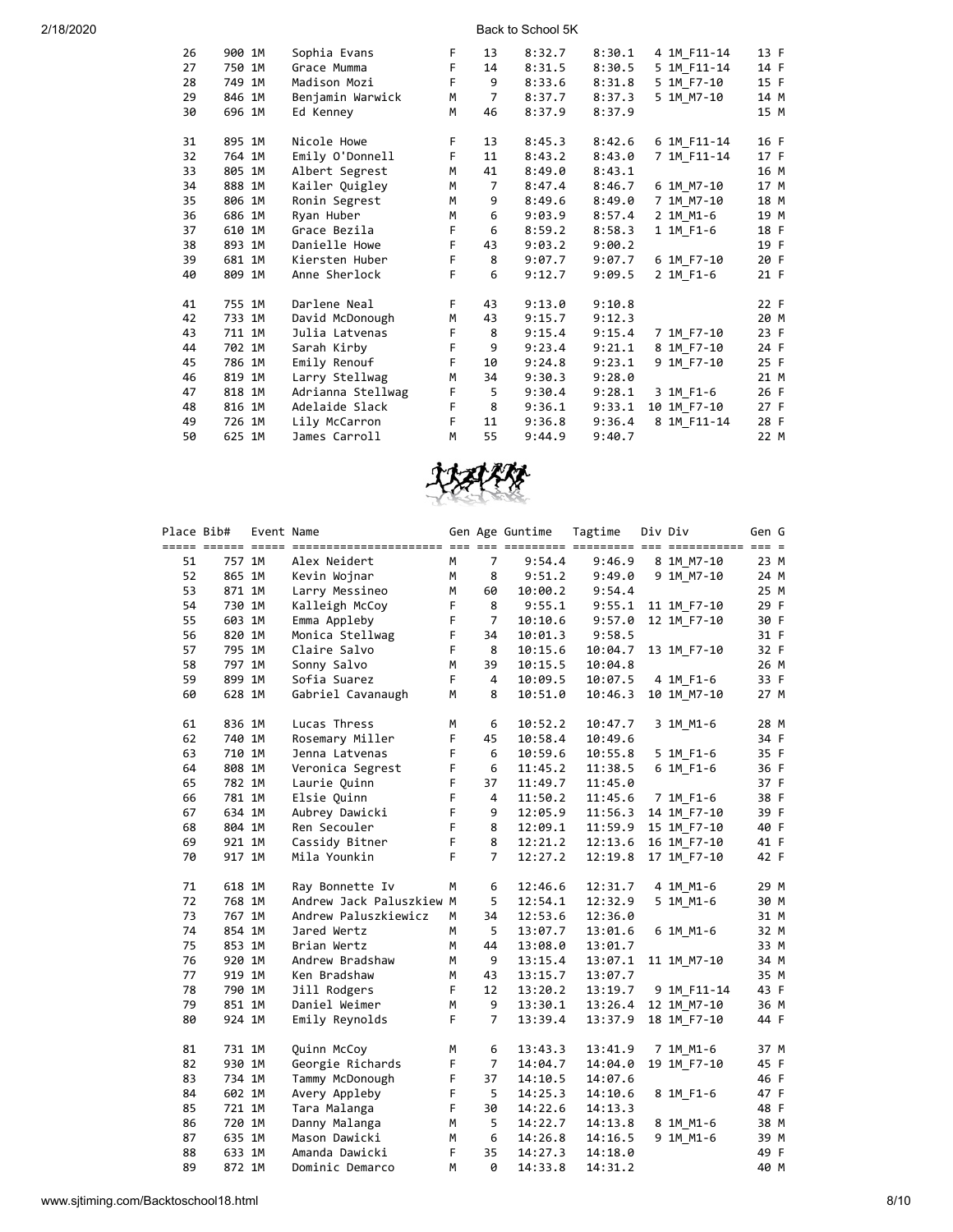| 90  | 925 1M | Richard Galli   | M  | 74 | 14:41.5 | 14:32.0 |              | 41 M |
|-----|--------|-----------------|----|----|---------|---------|--------------|------|
| 91  | 929 1M | Connor Williams | М  | 6  | 14:35.6 | 14:32.9 | 10 1M M1-6   | 42 M |
| 92  | 741 1M | Abby Moore      | F  | 15 | 14:46.1 | 14:35.5 |              | 50 F |
| 93  | 744 1M | Jackson Moore   | M  | 12 | 14:46.2 | 14:35.5 | 5 1M M11-14  | 43 M |
| 94  | 617 1M | Ray Bonnette    | M  | 37 | 15:08.5 | 14:50.1 |              | 44 M |
| 95  | 753 1M | Dennis Murawski | M  | 67 | 15:32.4 | 15:16.1 |              | 45 M |
| 96  | 754 1M | Pamela Murawski | F. | 63 | 15:32.5 | 15:17.5 |              | 51 F |
| 97  | 619 1M | Hailey Brow     | F. | 11 | 15:33.2 | 15:18.7 | 10 1M F11-14 | 52 F |
| 98  | 868 1M | Juliet Zera     | F. | 4  | 15:25.4 | 15:20.4 | 9 1M F1-6    | 53 F |
| 99  | 713 1M | Lily Lehman     | F. | 7  | 15:35.7 | 15:27.9 | 20 1M F7-10  | 54 F |
| 100 | 848 1M | Colby Warwick   | M  | 12 | 15:59.4 | 15:50.5 | 6 1M M11-14  | 46 M |



| Place Bib# |        | Event Name |                          |   |    | Gen Age Guntime | Tagtime | Div Div |            | Gen G |  |
|------------|--------|------------|--------------------------|---|----|-----------------|---------|---------|------------|-------|--|
|            |        |            |                          |   |    |                 |         |         |            |       |  |
| 101        | 629 1M |            | Mandy Cavanaugh          |   | 38 | 16:16.6         | 16:03.5 |         |            | 55 F  |  |
| 102        | 769 1M |            | Audrey Paluszkiewicz F   |   | 3  | 16:26.6         | 16:06.7 |         | 10 1M F1-6 | 56 F  |  |
| 103        | 770 1M |            | Jacqueline Paluszkiewi F |   | 35 | 16:23.9         | 16:07.1 |         |            | 57 F  |  |
| 104        | 894 1M |            | Maria Calvanese          | F | 52 | 16:34.1         | 16:14.8 |         |            | 58 F  |  |
| 105        | 791 1M |            | Maryann Rodgers          | F | 48 | 16:34.8         | 16:27.8 |         |            | 59 F  |  |
| 106        | 763 1M |            | Denise O'Donnell         | F | 49 | 16:35.1         | 16:28.0 |         |            | 60 F  |  |
| 107        | 658 1M |            | Leslie Furey             | F | 57 | 16:45.4         | 16:32.2 |         |            | 61 F  |  |
| 108        | 657 1M |            | John Furey               | M | 59 | 16:45.1         | 16:32.3 |         |            | 47 M  |  |



Award Listings

### OVERALL WINNERS - 1 MILER SORTED BY GUN TIME

## TOP 3 MALE FINISHERS

| Place Bib#    | Name                  |     | G Ag City        |     | St Tagtime Guntime |      |
|---------------|-----------------------|-----|------------------|-----|--------------------|------|
|               |                       |     |                  |     |                    |      |
| 1             | 683 Noah Huber        |     | M 11 CINNAMINSON | NJ. | 6:46               | 6:46 |
| $\mathcal{P}$ | 716 Alexander Lonardo |     | M 9 RIVERTON     | ΝJ  | 6:51               | 6:51 |
| 3             | 626 Shaun Carroll     |     | M 13 RIVERSIDE   | ΝJ  | 6:50               | 6:53 |
| Δ             | 752 Luke Mumma        |     | M 12 MOORESTOWN  | ΝJ  | 6:55               | 6:56 |
| 5.            | 928 Cole Williams     | M . | 9 CHERRY HTLL    | ΝJ  | 7:02               | 7:04 |

### TOP 3 FEMALE FINISHERS

| Place Bib#   | Name                |  | G Ag City        |     | St Tagtime Guntime |      |
|--------------|---------------------|--|------------------|-----|--------------------|------|
|              |                     |  |                  |     |                    |      |
| $\mathbf{1}$ | 898 Isabella Suarez |  | F 7 WILLIAMSTOWN | NJ  | 6:31               | 6:31 |
| 2            | 887 Eden McNally    |  | F 9 RIVERTON     | ΝJ  | 7:02               | 7:02 |
| 3            | 811 Laura Sherlock  |  | F 10 RIVERTON    | N J | 7:27               | 7:29 |
| 4            | 885 Olivia Wheeler  |  | F 13 RIVERTON    | ΝJ  | 7:32               | 7:35 |
| 5.           | 891 Shiloh Moore    |  | F 9 RTVFRTON     | ΝJ  | フ・35               | 7:35 |



1MILE AGE-GROUP RESULTS BY TAG TIME

MALE AGE GROUP: 1 - 6 (3 WINNERS)

|    | Place O'All Bib# |     | T Name                              |   | G Age City | State | Guntime | Tagtime |
|----|------------------|-----|-------------------------------------|---|------------|-------|---------|---------|
|    |                  |     |                                     |   |            |       |         |         |
|    | 1 20             | 677 | James Hannings                      | м | 6 RIVERTON | NJ.   | 7:52.6  | 7:52.1  |
| 2  | 41               | 686 | Ryan Huber                          | м | 6 VOORHEES | NJ.   | 9:03.9  | 8:57.4  |
| 3. | 72               | 836 | Lucas Thress                        | м | 6 RIVERTON | NJ.   | 10:52.2 | 10:47.7 |
| 4  | 88               | 618 | Ray Bonnette Iv                     | M | 6 RIVERTON | NJ.   | 12:46.6 | 12:31.7 |
| 5. | 90               | 768 | Andrew Jack Paluszkiew M 5 RIVERTON |   |            | NJ    | 12:54.1 | 12:32.9 |

FEMALE AGE GROUP: 1 - 6 (3 WINNERS)